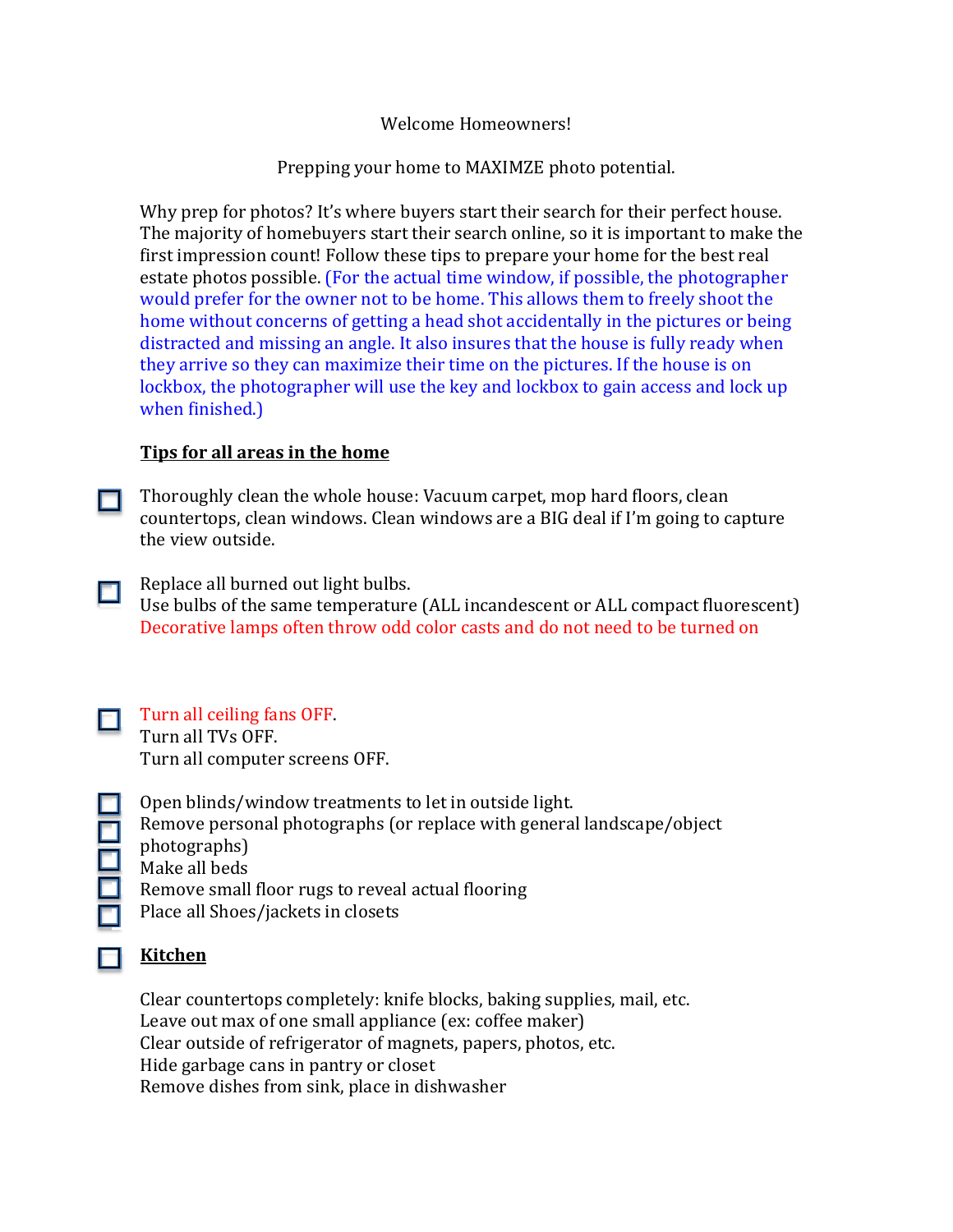#### **Dining Room/ Table**

Clear table, dust and polish tabletop Use decorative place setting if available Feature one centerpiece such as a bouquet of flowers

Remove child seats/ booster chairs

#### **Front Exterior**

Close garage doors Remove cars from driveway and front of home Clean up landscaping (mow, trim shrubs, clear leaves) Remove empty planters Use a broom to remove cobwebs from eaves and doorframes Remove visible water hoses Remove toys, sports balls, basketball goals, soccer goals, etc.

#### **Back Yard**

Clean porch, tidy up outdoor tables/ chairs/ cushions Pillows/ cushions should be fresh not faded Clear out Kids' and pets' toys, balls, Frisbees, etc. Clean pool – Remove pool vacuum/cleaner hose Hide pool supplies Turn on pool fountains/water features Remove visible water hoses Remove Trashcans

#### п.

#### **Living / Family Room**

Remove stacks of magazines, papers, mail, etc. De-clutter fireplace mantel/ hearth (no more than 5 items) Clean interior of fireplace and re-paint if needed Fluff and arrange furniture/ pillows Remove kids'/ pets' toys

## **Bedrooms**

Make bed, including decorative pillows/ shams if available Press bed linens and bed skirts Clear nightstands of all personal items Store away phone/ tablet charging cables Remove all clutter from top of dressers Remove family photos from walls